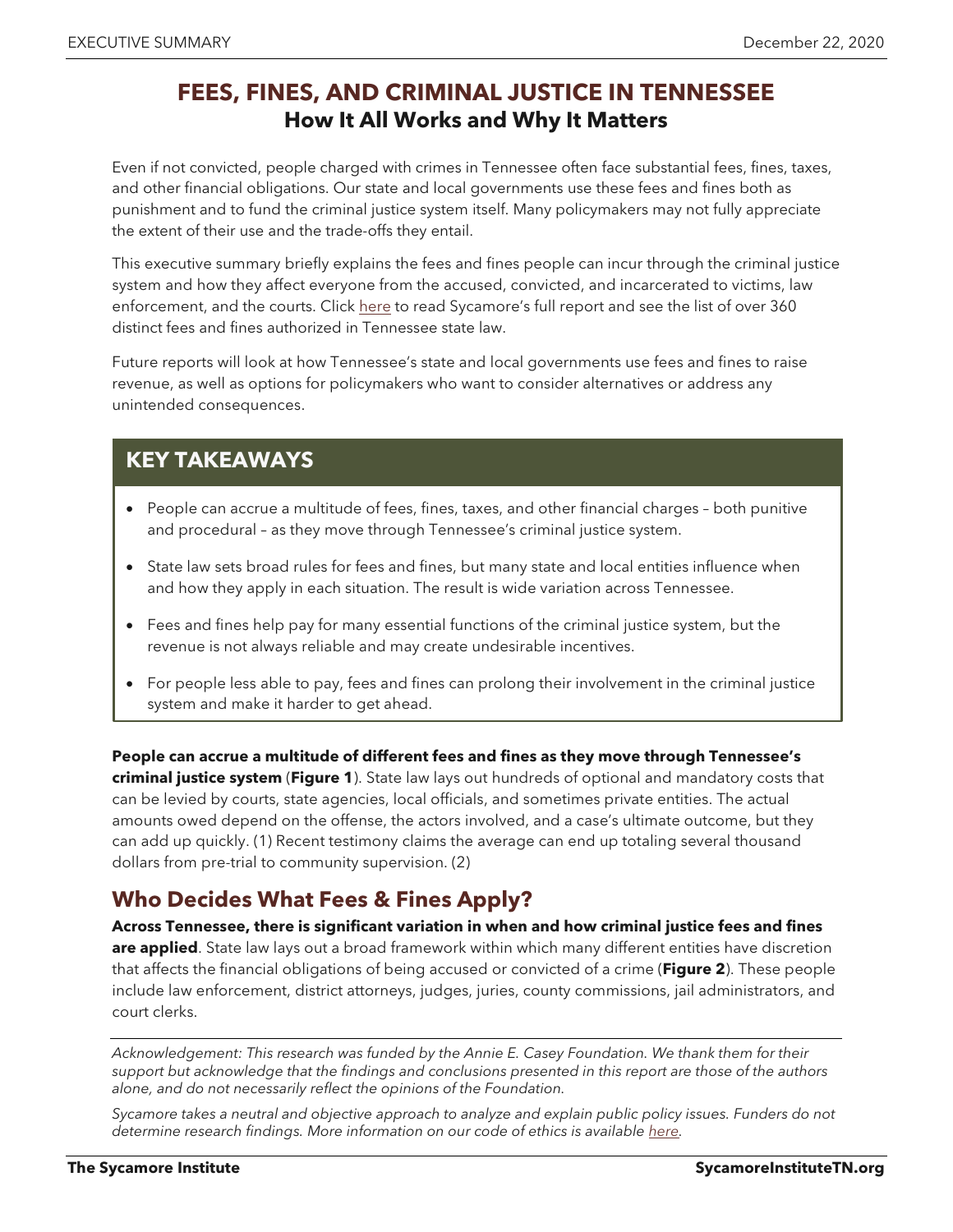**Terminology** "Criminal justice fees and fines," "criminal justice financial obligations," "legal financial obligations," and criminal justice debt all refer to costs a person may owe as they move through the criminal justice system. These terms do not include the costs of private legal representation.

#### **Figure 1. People Can Accrue a Multitude of Financial Obligations as They Move Through Tennessee's Criminal Justice System**

Examples of Criminal Justice Fees and Fines Authorized in Tennessee (2020)

| <b>Pre-Trial</b>                                                                                                                                                                                                                                                                                                                                                                                                          | <b>Trial &amp; Other Court</b>                                                                                                                                                                                                                                                                                                                                                                                                                                                                                                                                                                                                                                                                                                                                                 | <b>Conviction &amp;</b><br><b>Incarceration</b>                                                                                                                                                                                                                                                                                                                                                             | <b>Community</b><br><b>Supervision</b>                                                                                                                                                                                                                                                                                                                        |
|---------------------------------------------------------------------------------------------------------------------------------------------------------------------------------------------------------------------------------------------------------------------------------------------------------------------------------------------------------------------------------------------------------------------------|--------------------------------------------------------------------------------------------------------------------------------------------------------------------------------------------------------------------------------------------------------------------------------------------------------------------------------------------------------------------------------------------------------------------------------------------------------------------------------------------------------------------------------------------------------------------------------------------------------------------------------------------------------------------------------------------------------------------------------------------------------------------------------|-------------------------------------------------------------------------------------------------------------------------------------------------------------------------------------------------------------------------------------------------------------------------------------------------------------------------------------------------------------------------------------------------------------|---------------------------------------------------------------------------------------------------------------------------------------------------------------------------------------------------------------------------------------------------------------------------------------------------------------------------------------------------------------|
| Booking & Processing Fee<br>Daily Jail Fee<br>Cash Bail or Bail Bond Fee<br>$\bullet$<br>• Public Defender & Indigent<br>Counsel Fees<br><b>Electronic Traffic Citation Fee</b><br>• Public Record Search Fee<br><b>BAC Test Fee</b><br>$\bullet$<br><b>Transportation Fee</b><br>Citation in Lieu of Arrest Fee<br>$\bullet$<br>Petition, Warrant, & Citation<br><b>Issued Fees</b><br><b>Credit Card Processing Fee</b> | Cert. of Criminal History Fee<br>State & Local Litigation<br>Taxes<br><b>Drug Testing Fees</b><br>Institution of Criminal Case<br><b>Criminal Contempt Fee</b><br>Fee<br>Subpoena Issuance Fee<br>Record Fees<br><b>Continuance Request Fee</b><br>Victim-Offender Mediation<br><b>Filing Fee</b><br>Center Litigation Tax<br><b>Filing Subscription Fee</b><br>Victim Assistance Program<br>Copy Fees<br>Fee<br><b>Certification Fees</b><br>Jail/Courtroom<br>Construction/Renovation<br>Service of Process Fees<br>Tax<br>Data Processing Fees<br>General Sessions Judge Tax<br><b>Jury Security Fees</b><br>Courthouse Security Tax<br>$\bullet$<br>Court Case Fee<br>Judge/Clerk Training Fee<br>Law Library Fees<br>Failure to Appear Fees<br><b>Prisoner Escort Fee</b> | <b>Fines</b><br>Restitution<br>$\bullet$<br>Offense-Specific Conviction Fees<br>& Contributions<br><b>Property Seizures</b><br><b>Property Seizure Fee</b><br>Property Seizure Storage Fee<br>Jailers' Fee<br>Fees for Incidentals (uniforms,<br>soap, etc.)<br><b>Medical Co-Pays</b><br><b>Telephone Fees</b><br><b>Transportation Costs</b><br>Work Release Fees<br>Education Testing Fees (e.g.<br>GED) | • Supervision Fee<br>• Electronic Monitoring Fee<br>Ignition Interlock Fee<br>• Technology Fee<br>Drug Testing Fee<br>• DNA Testing Fee<br>• Transaction Fee<br>• Sex Offender Registry Fee<br>• Supervision Violation<br>Proceedings Fee<br><b>Behavioral Health Treatment</b><br>Costs<br>• Records Expungement Fee<br>Drivers License Reinstatement<br>Fee |

This list is not comprehensive. Source: The Sycamore Institute's review of Tennessee state law

# **Figure 2. Many People Influence When and How Fees and Fines Apply in Tennessee, Creating Wide Variation**

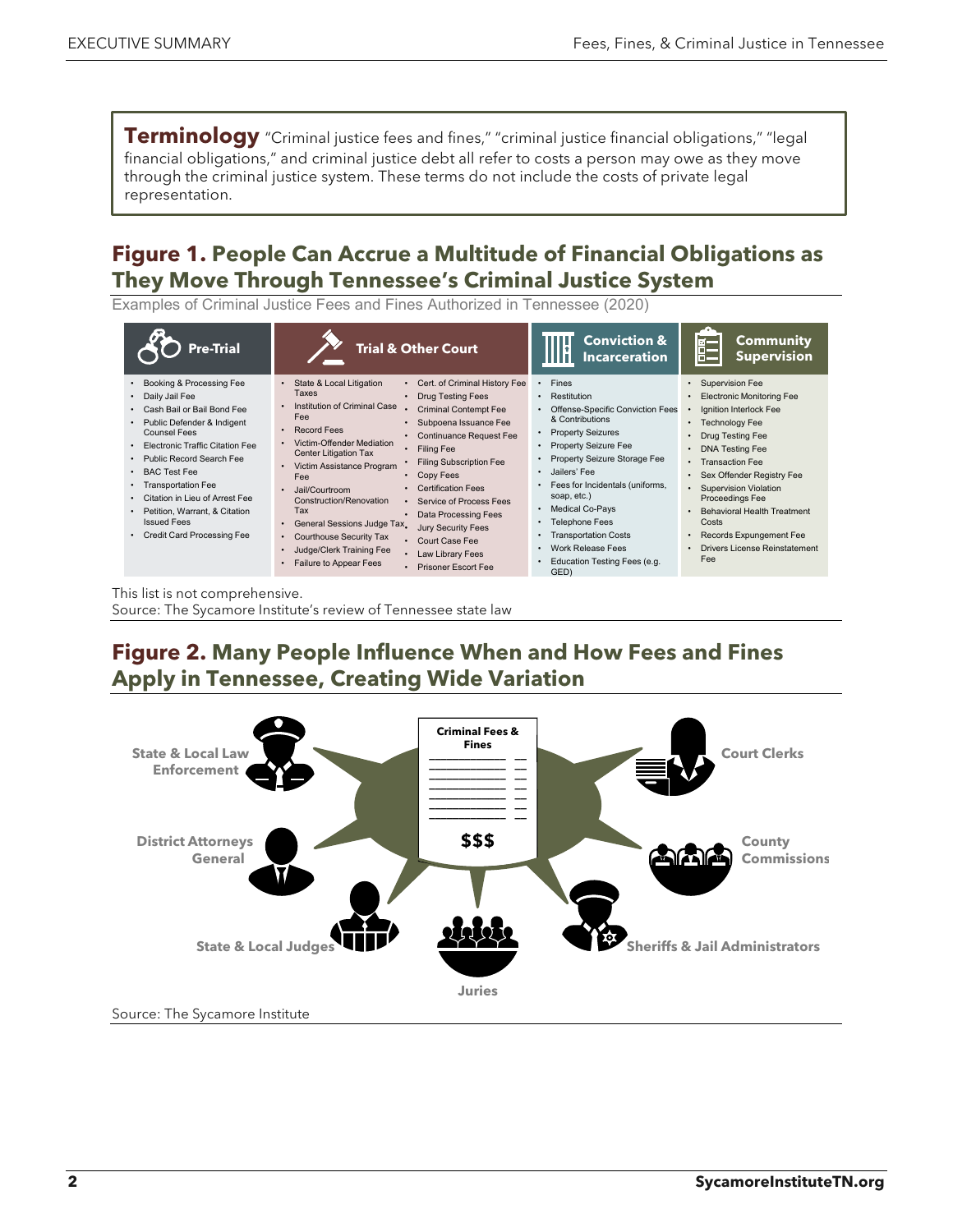# **How Fees & Fines Affect Different Stakeholders**

**Fees and fines help pay for many essential functions of the criminal justice system, but they often come with trade-offs and can have unintended consequences**. In [the full report,](https://www.sycamoreinstitutetn.org/wp-content/uploads/2020/12/2020.12.22-FINAL-Fees-Fines-and-Criminal-Justice-in-Tennessee.pdf) we describe in greater detail some of the ways – both good and bad – that legal financial obligations affect various stakeholders. Specifically, we discuss how fees and fines matter to taxpayers and society, crime victims, state and local government, and the people accused of committing crimes.

- **Taxpayers and Society** Some fees and fines are meant to help deter crime and fund critical public safety functions. However, research suggests that the severity of a penalty – financial or otherwise – often does little to deter serious crimes.
- **Victims of Crime** Restitution and compensation repay victims of crime for economic losses it has caused.
- **State and Local Governments** Fees and fines help fund state and local criminal justice systems, but the revenue is not always reliable and may create undesirable incentives and new costs for governments.
- **People Accused or Convicted of Crimes** -- For people unable to pay fees and fines, these costs can prolong their involvement in the criminal justice system and make it harder to get ahead. For example, an ex-offender reentering society with unpaid debts and a revoked driver's license may have more trouble securing a job, housing, and financial stability – all associated with reduced recidivism. Unintended consequences like these can play out in a number of ways.

# **Parting Words**

People can face a wide range of fees and fines at every stage within the criminal justice system. While meant to deter or punish crime and help pay for essential public safety functions, they can also make it harder for offenders to reintegrate and avoid further criminal justice involvement. This report begins a series intended to help policymakers better understand those trade-offs. Future installments will explore how fees and fines help fund Tennessee's state and local governments and present options for policymakers who want to address unintended side-effects or take an alternative approach.

Read [the full report](https://www.sycamoreinstitutetn.org/wp-content/uploads/2020/12/2020.12.22-FINAL-Fees-Fines-and-Criminal-Justice-in-Tennessee.pdf) for a more in-depth analysis and a full list of sources and citations.